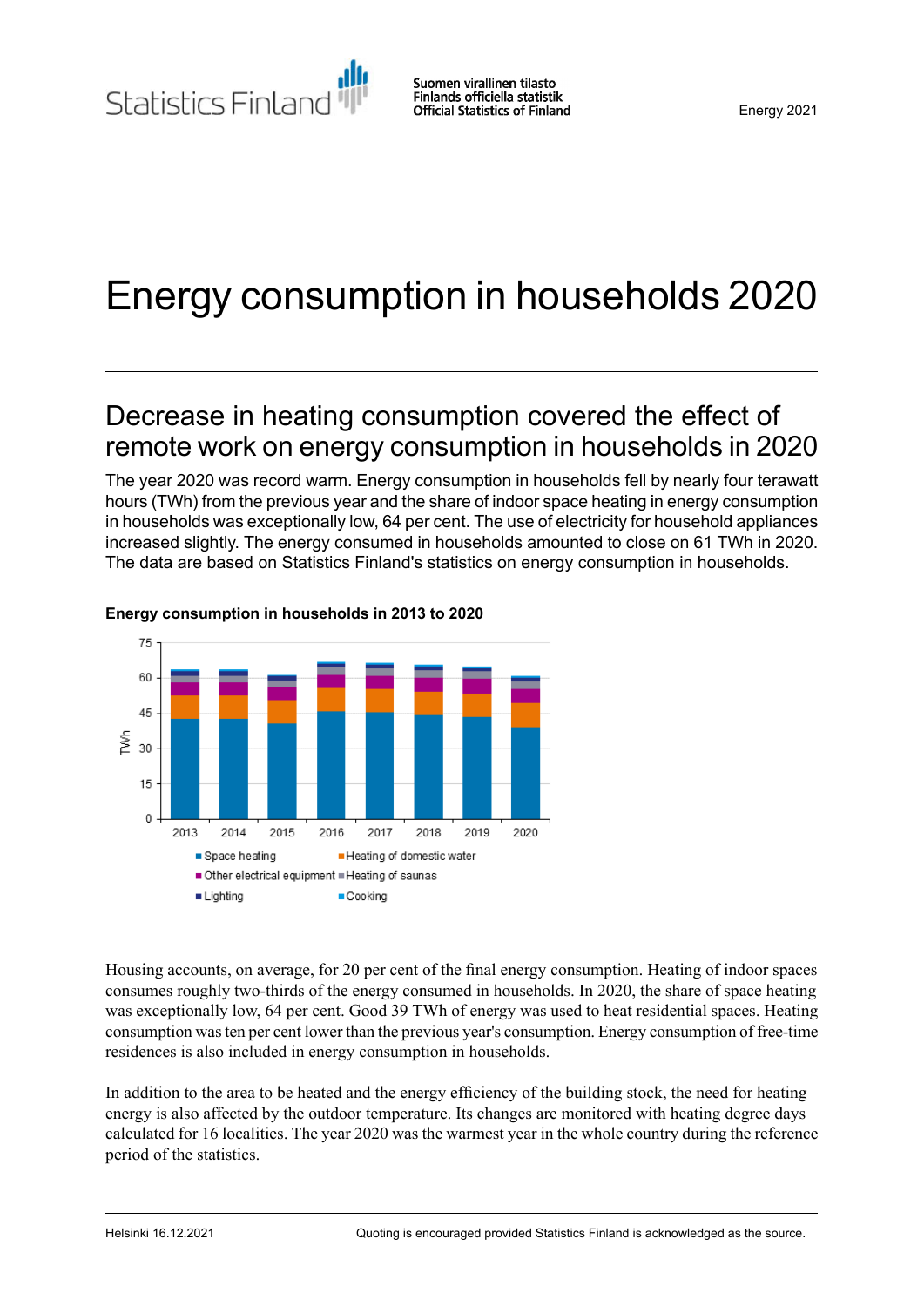In 2020, approximately 10 TWh, or 17 per cent of total household consumption, was used to heat domestic water. The share of electrical appliances, cooking and lighting was 14 per cent and rose by one percentage point from the year before. Remote work is estimated to have raised the electricity consumption of electrical appliances, such as computers and cookers. This is clearly visible in the consumption of cooking. The consumption of electrical appliances also includes car heating dependent on temperature. Its consumption dropped and cancelled out the increase in consumption caused by remote work. The remaining five per cent of energy consumption in households was used to heat saunas. Nearly two-thirds of the approximately three TWh used to heat saunas were wood and good one-third electricity.

Good one-third of energy consumption in households was electricity in 2020. Nearly one-third of consumption was district heat and good one-fifth wood. Around 22 TWh of electricity was consumed and consumption went down by only a couple of per cent from the previous year. Forty-five per cent of electricity was used to heat indoor areas and 39 per cent for household appliances. The remainder of electricity was used to heat domestic water and saunas.

Heating of residential buildings consumed 39 TWh of energy in 2020. The most common sources of energy for heating indoor spaces were district heat, wood and electricity, the share of which was 82 per cent of the energy consumption for heating indoor spaces. The next most common energy source was heat pump energy. The electricity use of heat pumps is included in electricity consumption of heating in the statistics on energy consumption in households.

The statistics on energy consumption in households are based on sales data collected from sellers of energy. Part of the data are received by sector and part by product. The breakdown required by the EU Regulation on energy statistics is produced with a calculation model. Several different data sources are exploited in the calculation model. Due to the production method of the statistics, growth in the consumption of electrical appliances cannot be directly verified from the data but is based on inferences made from observations. For example, according to the electricity statistics of the Finnish Energy Industries, the use of electricity in households in Helsinki grew by seven per cent from 2019 to 2020, while the number of household-dwelling units increased by close on two per cent. The dwellings of Helsinki, dominated by blocks of flats, are mainly heated with district heating, so the fall in electricity heating consumption does not cover the rise in electricity consumption caused by people working remotely from home.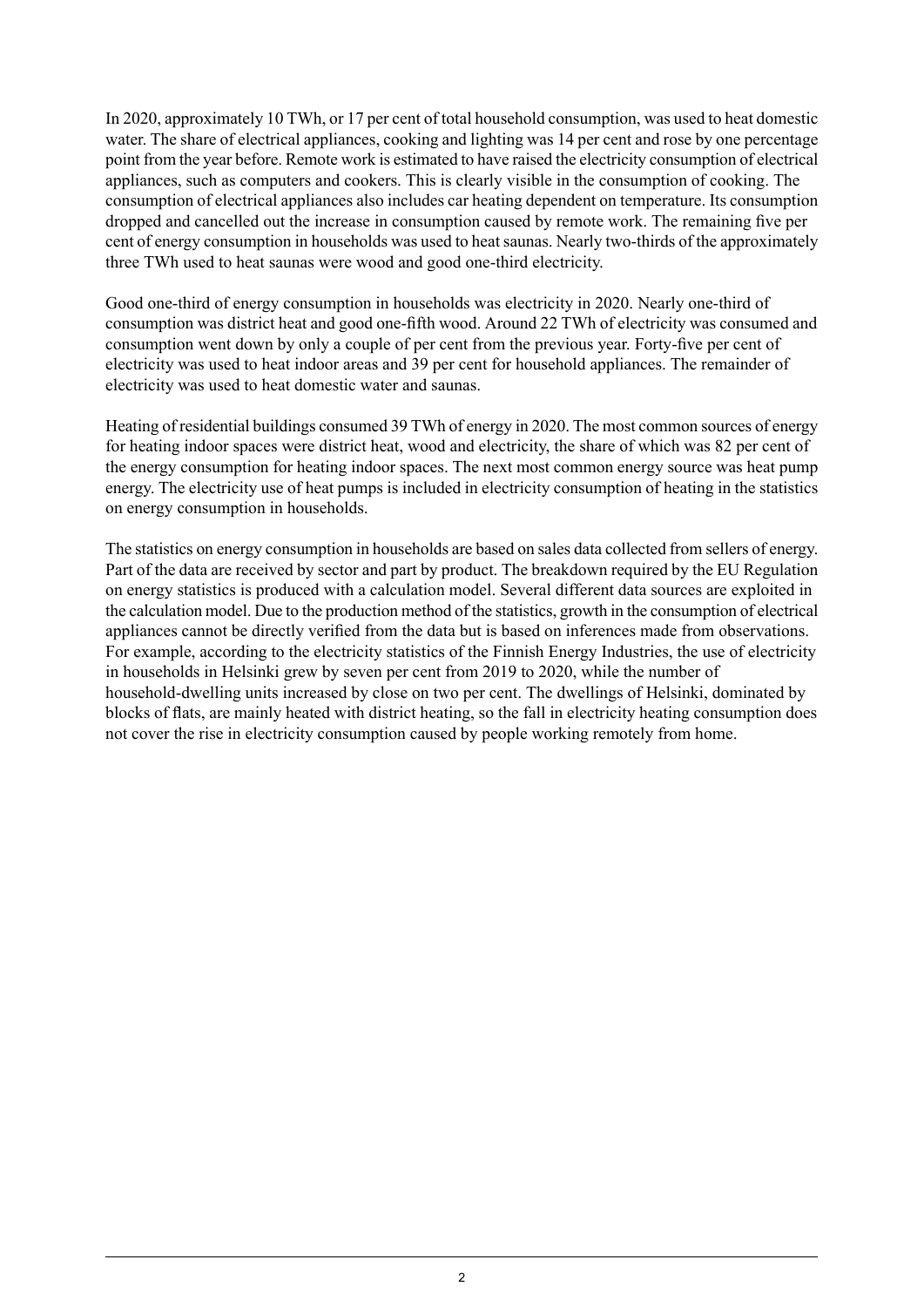## **Contents**

### **Tables**

### **Appendix tables**

## Figures

### **Appendix figures**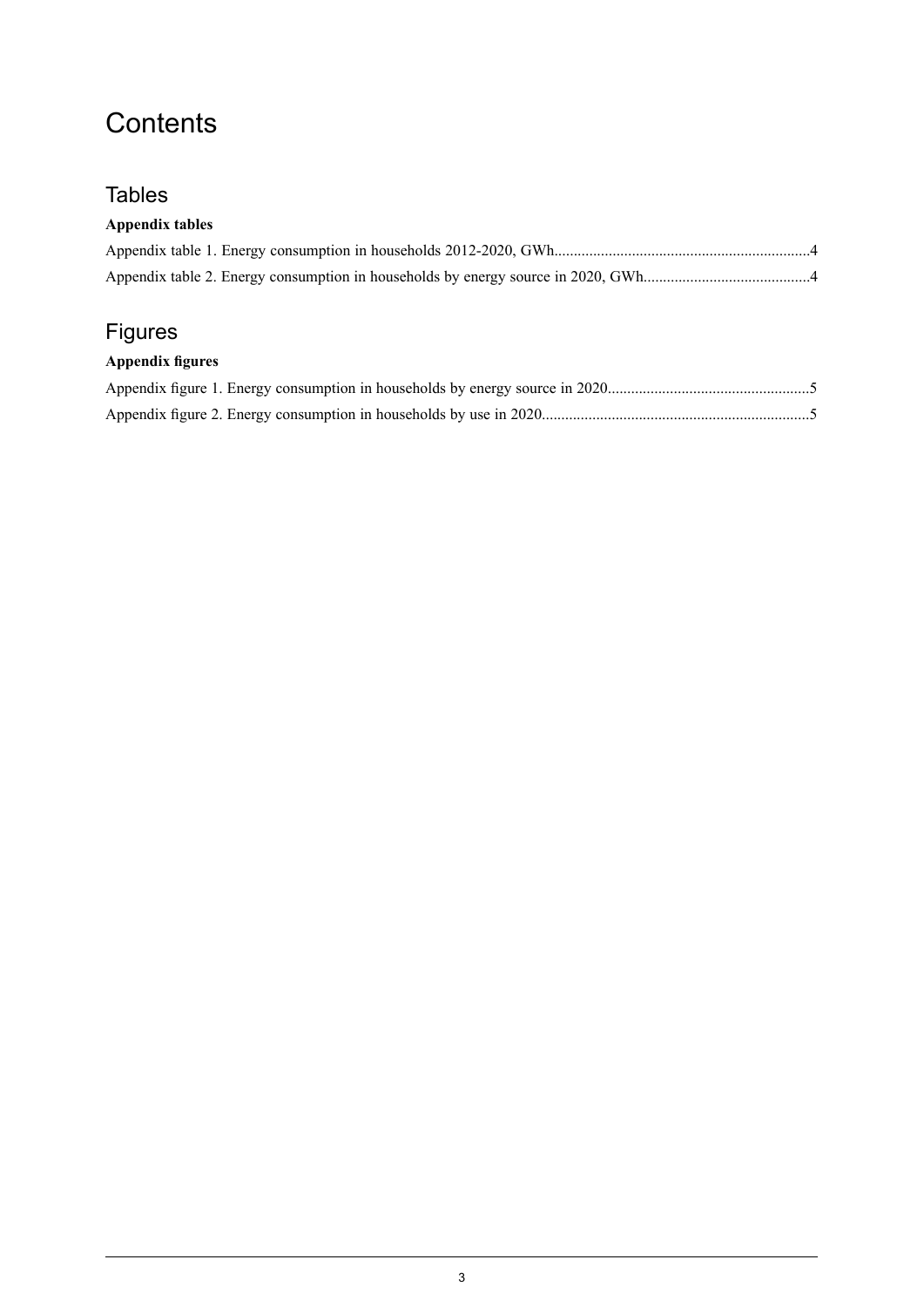## Appendix tables

| Year                                | 2012    | 2013    | 2014            | 2015    | 2016                                                    | 2017    | 2018          | 2019    | 2020          |
|-------------------------------------|---------|---------|-----------------|---------|---------------------------------------------------------|---------|---------------|---------|---------------|
| Heating of spaces                   | 45 502  |         | 42 739 42 831   |         | 40 804 45 692 45 349 44 343 43 370 39 220               |         |               |         |               |
| Residential buildings proper, total | 43 281  |         |                 |         | 40 643 40 690 38 760 43 252 42 876 41 884 40 920 36 938 |         |               |         |               |
| - Detached houses                   | 27 265  |         | 25 595   25 967 |         | 24 507 27 373 27 504 26 993 26 294 23 899               |         |               |         |               |
| - Terraced houses                   | 4 210   | 3972    | 3925            | 3816    | 4 208                                                   | 4 1 2 7 | 4 0 3 3       | 3956    | 3595          |
| - Blocks of flats                   | 11 805  | 11 076  | 10 798          |         | 10 437   11 671                                         | 11245   | 10 858        | 10 670  | 9444          |
| Free-time residential buildings     | 2 2 2 2 | 2097    | 2 140           | 2 0 4 4 | 2440                                                    | 2473    | 2459          | 2450    | 2 2 8 2       |
| Household appliances <sup>1)</sup>  | 8 8 5 0 | 8 3 8 9 | 8 0 9 1         | 7886    | 8 2 9 5                                                 | 8 1 2 6 | 8 2 8 4       | 8519    | 8619          |
| - Lighting                          | 2 349   | 2 1 1 5 | 1919            | 1876    | 1 7 7 0                                                 | 1633    | 1599          | 1558    | 1512          |
| - Cooking                           | 714     | 697     | 689             | 680     | 681                                                     | 673     | 674           | 680     | 898           |
| - Other electrical equipment        | 5787    | 5577    | 5483            | 5 3 3 0 | 5844                                                    | 5820    | 6011          | 6 2 8 1 | 6 209         |
| Heating of saunas                   | 2894    | 2902    | 2924            | 2920    | 3049                                                    | 3057    | 3063          | 3 0 6 9 | 3 0 6 3       |
| Heating of domestic water           | 9658    | 9727    | 9789            | 9850    | 9961                                                    | 9954    | 9977          | 10 022  | 10 082        |
| Housing, total                      | 66 904  | 63757   | 63 635          |         | 61 460 66 997                                           |         | 66 486 65 667 |         | 64 980 60 984 |

#### <span id="page-3-0"></span>**Appendix table 1. Energy consumption in households 2012-2020, GWh**

#### <span id="page-3-1"></span>**Appendix table 2. Energy consumption in households by energy source in 2020, GWh**

|                                        | Wood                 |                |                      | Peat Coal Heavy<br>fuel<br>oil | Light fuel Natural<br>oil | gas <sup>1</sup>     | <b>Ambient</b><br>energy <sup>2)</sup> | <b>District</b><br>heat | Electricity <sup>3)</sup> Total |              |
|----------------------------------------|----------------------|----------------|----------------------|--------------------------------|---------------------------|----------------------|----------------------------------------|-------------------------|---------------------------------|--------------|
| Housing, total                         | 13 154               | 39             | $\Omega$             | 6                              | 2575                      | 376                  | 5811                                   | 16 982                  | 22 041                          | 60 984       |
| Heating of spaces                      | 10 905               | 25             | 0                    | 4                              | 2019                      | 218                  | 4870                                   | 11 358                  |                                 | 9 820 39 220 |
| Residential buildings<br>proper, total | 9 7 3 4              | 25             | 0                    | 4                              | 1982                      | 217                  | 4 6 23                                 | 11 344                  | 9 0 0 7                         | 36938        |
| - Detached houses                      | 9565                 | 22             | $\Omega$             |                                | 1736                      | 72                   | 4 0 3 1                                | 1533                    | 6940                            | 23 899       |
| - Terraced houses                      | 134                  | 1              |                      |                                | 80                        | 37                   | 459                                    | 1773                    | 1 1 1 1                         | 3595         |
| - Blocks of flats                      | 36                   | $\overline{2}$ | ٠.                   | 4                              | 166                       | 108                  | 133                                    | 8 0 3 8                 | 956                             | 9444         |
| Free-time residential<br>buildings     | 1 1 7 0              | $\Omega$       | 0                    |                                | 37                        | 1                    | 247                                    | 13                      | 813                             | 2 2 8 2      |
| Household appliances                   | $\ddotsc$            | ٠.             | $\ddot{\phantom{1}}$ |                                | ٠.                        | 100                  | $\ddot{\phantom{1}}$ .                 |                         | 8518                            | 8619         |
| - Lighting                             |                      | ٠.             |                      |                                |                           | $\ddot{\phantom{1}}$ | $\ddot{\phantom{1}}$ .                 |                         | 1512                            | 1512         |
| - Cooking                              | $\ddot{\phantom{1}}$ |                | $\ddot{\phantom{1}}$ |                                |                           | 100                  | $\ddot{\phantom{1}}$ .                 |                         | 798                             | 898          |
| - Other electrical<br>equipment        | $\ddotsc$            |                |                      |                                | $\sim$ $\sim$             |                      | $\ddot{\phantom{1}}$ .                 | $\cdot$ .               | 6209                            | 6 2 0 9      |
| Heating of saunas                      | 1833                 | $\ddotsc$      |                      | ٠.                             |                           | $\ddot{\phantom{1}}$ | . .                                    |                         | 1 2 3 0                         | 3 0 6 3      |
| Heating of domestic<br>water           | 416                  | 13             | 0                    | 2                              | 556                       | 57                   | 941                                    | 5 6 2 5                 | 2472                            | 10 082       |

1) Includes liquid gas.

2) Ambient energy refers to energy extracted with heat pumps from the environment (ground, air or water) for space heating. Electricity spent by heat pumps in heating and cooling use is included in electricity consumption.

Electrical heating of residential buildings includes direct electrical heating, electric storage heating, additional heating and floor 3) heating by electricity, electricity used by heat pumps, heating of domestic water by electricity, electric sauna stoves and electricity consumed by heating systems and heat distribution equipment.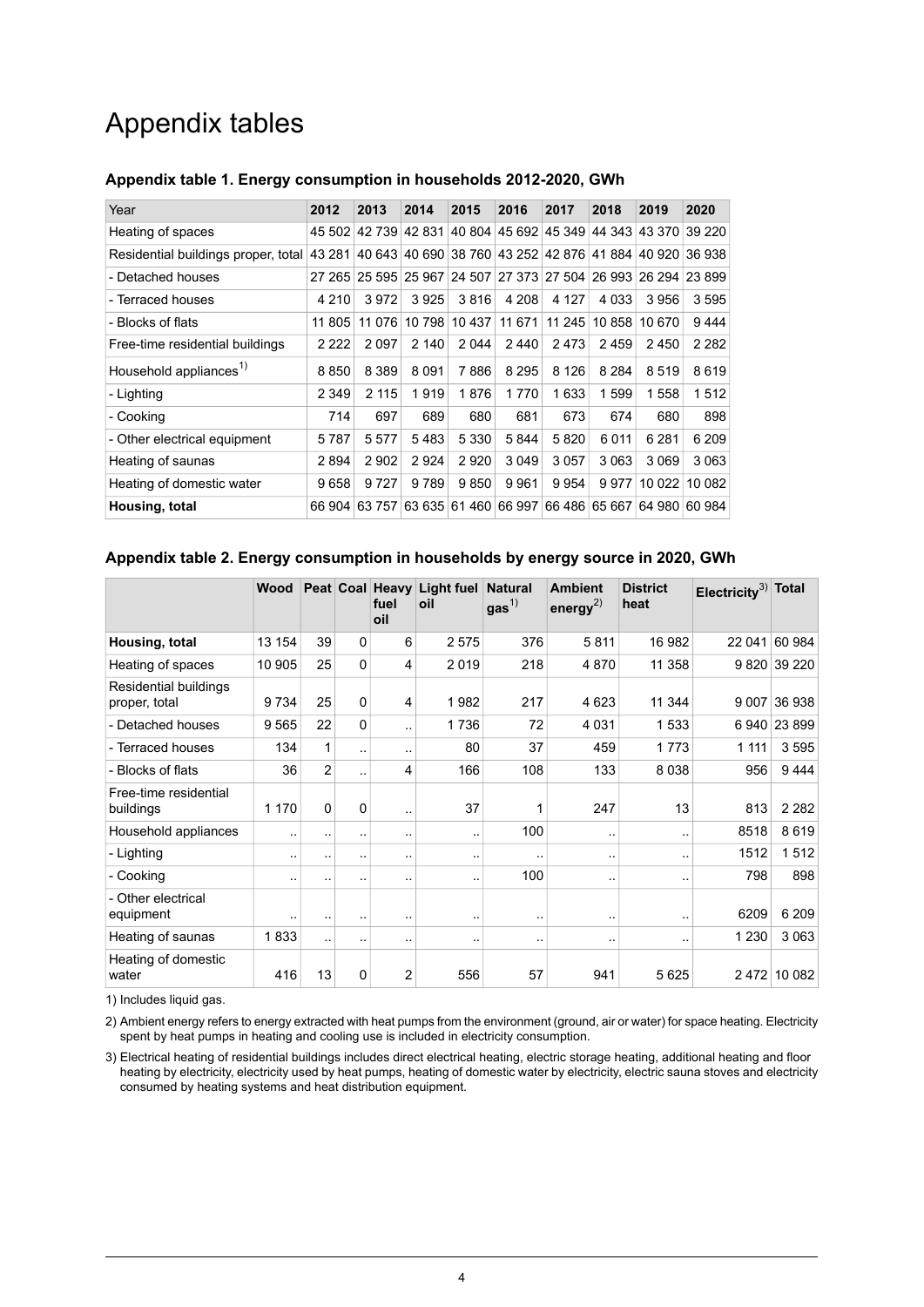## Appendix figures



### <span id="page-4-0"></span>**Appendix figure 1. Energy consumption in households by energy source in 2020**

<span id="page-4-1"></span>Used energy sources 61 TWh.The group Others contains the following energy sources: natural gas and liquid gas 0.6 %, peat 0.06 %, heavy fuel oil 0.01 % and coal 0.002 % of energy consumption in households.



#### **Appendix figure 2. Energy consumption in households by use in 2020**